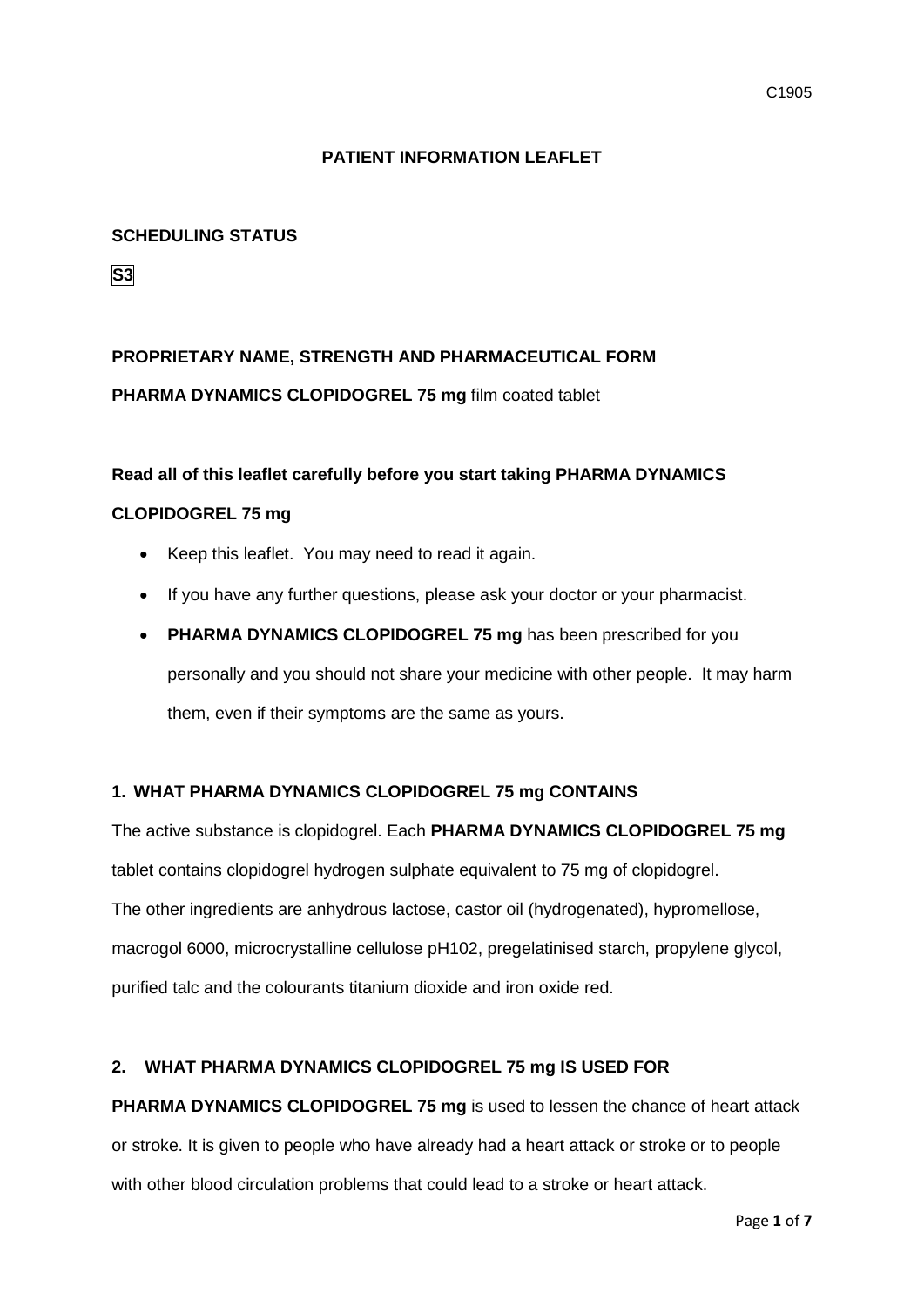A heart attack or stroke may occur when a blood vessel in the heart or brain is blocked by a blood clot. **PHARMA DYNAMICS CLOPIDOGREL 75 mg** reduces the chance that a harmful blood clot will form by preventing certain cells in the blood from clumping together.

## **3. BEFORE YOU TAKE PHARMA DYNAMICS CLOPIDOGREL 75 mg**

## **Do not take PHARMA DYNAMICS CLOPIDOGREL 75 mg:**

- If you are hypersensitive (allergic) to clopidogrel or any of the other ingredients of **PHARMA DYNAMICS CLOPIDOGREL 75 mg** (see **WHAT PHARMA DYNAMICS CLOPIDOGREL 75 mg CONTAINS**).
- If you have bleeding problems (such as bleeding stomach ulcer or increased bleeding tendencies that characterise platelet dysfunction).
- **PHARMA DYNAMICS CLOPIDOGREL 75 mg** should not be given to patients younger than 18 years.
- If you are pregnant or breastfeeding your baby (see **Pregnancy and Breastfeeding**).
- If you have liver problems.

## **Take special care with PHARMA DYNAMICS CLOPIDOGREL 75 mg:**

- If you have thrombotic thrombocytopenic purpura (TTP) a serious blood disorder.
- If you are going to have surgery or have dental work done. **PHARMA DYNAMICS CLOPIDOGREL 75 mg** may increase the risk of serious bleeding during surgery or some kind of dental work. Therefore, treatment may have to be stopped about 7 days before the operation or dental work is done.
- Tell all medical doctors, dentists, nurses and pharmacists you go to that you are taking **PHARMA DYNAMICS CLOPIDOGREL 75 mg**.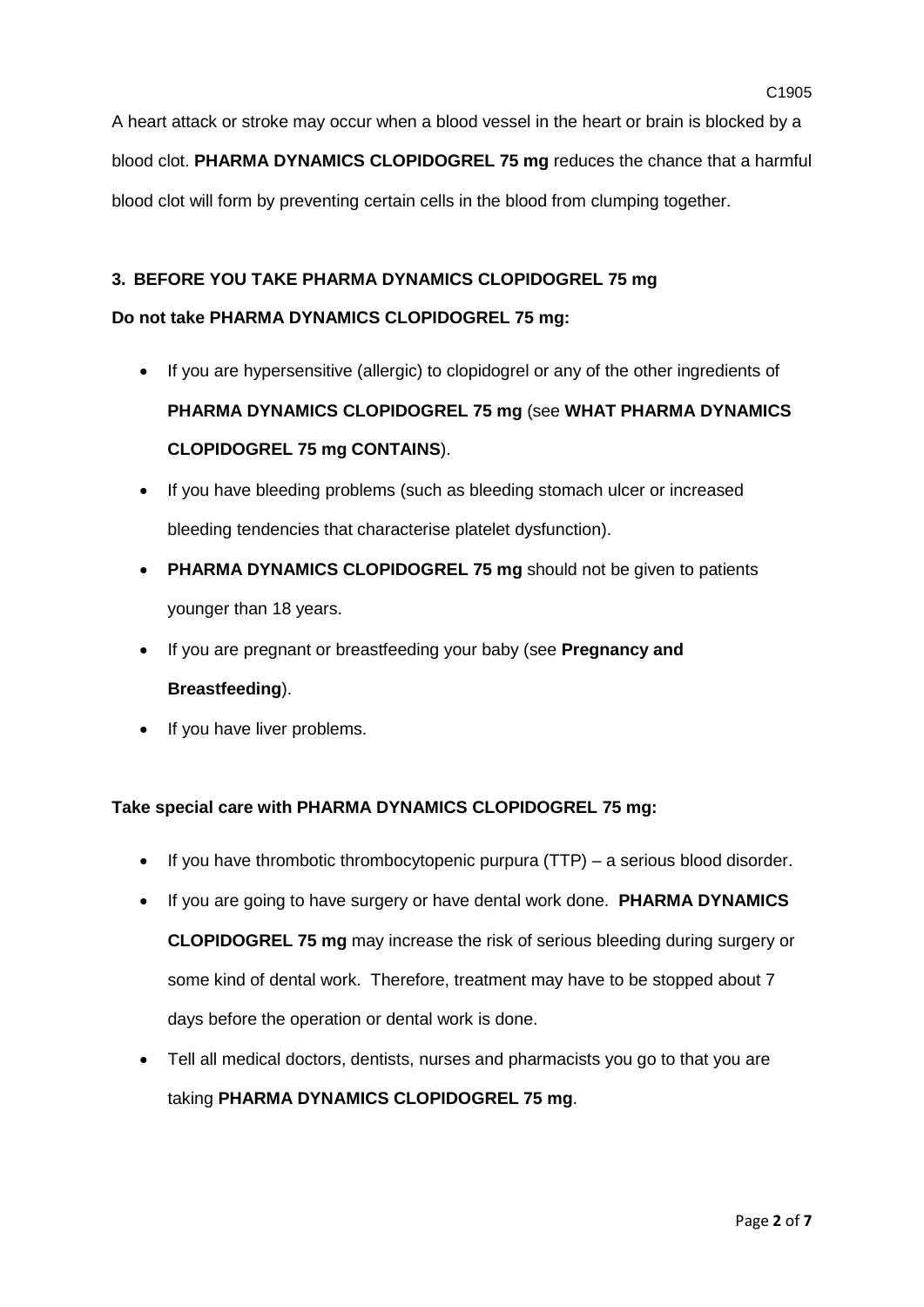#### **Taking PHARMA DYNAMICS CLOPIDOGREL 75 mg with food or drink:**

**PHARMA DYNAMICS CLOPIDOGREL 75 mg** tablets may be taken with food or on an empty stomach. **PHARMA DYNAMICS CLOPIDOGREL 75 mg** tablets should be swallowed whole with water, do not chew or crush the tablets (see **HOW TO TAKE PHARMA** 

**DYNAMICS CLOPIDOGREL 75 mg**).

#### **Pregnancy and Breastfeeding:**

If you are pregnant or breastfeeding your baby, please consult your doctor, pharmacist or other health care professional for advice before taking **PHARMA DYNAMICS** 

#### **CLOPIDOGREL 75 mg.**

Safety in pregnancy and breastfeeding has not been established.

#### **Driving and using machinery:**

**PHARMA DYNAMICS CLOPIDOGREL 75 mg** may cause headache or dizziness. You should refrain from driving or using machinery until you know how this medicine affects you.

## **Important information about some of the ingredients of PHARMA DYNAMICS**

#### **CLOPIDOGREL 75 mg:**

**PHARMA DYNAMICS CLOPIDOGREL 75 mg** contains lactose. Patients with the rare

hereditary conditions of lactose or galactose intolerance should not take **PHARMA** 

## **DYNAMICS CLOPIDOGREL 75 mg.**

**PHARMA DYNAMICS CLOPIDOGREL 75 mg** contains lactose which may have an effect on the control of your blood sugar if you have diabetes mellitus.

#### **Taking other medicines with PHARMA DYNAMICS CLOPIDOGREL 75 mg:**

Always tell your healthcare professional if you are taking any other medicine. (This includes complementary or traditional medicines.)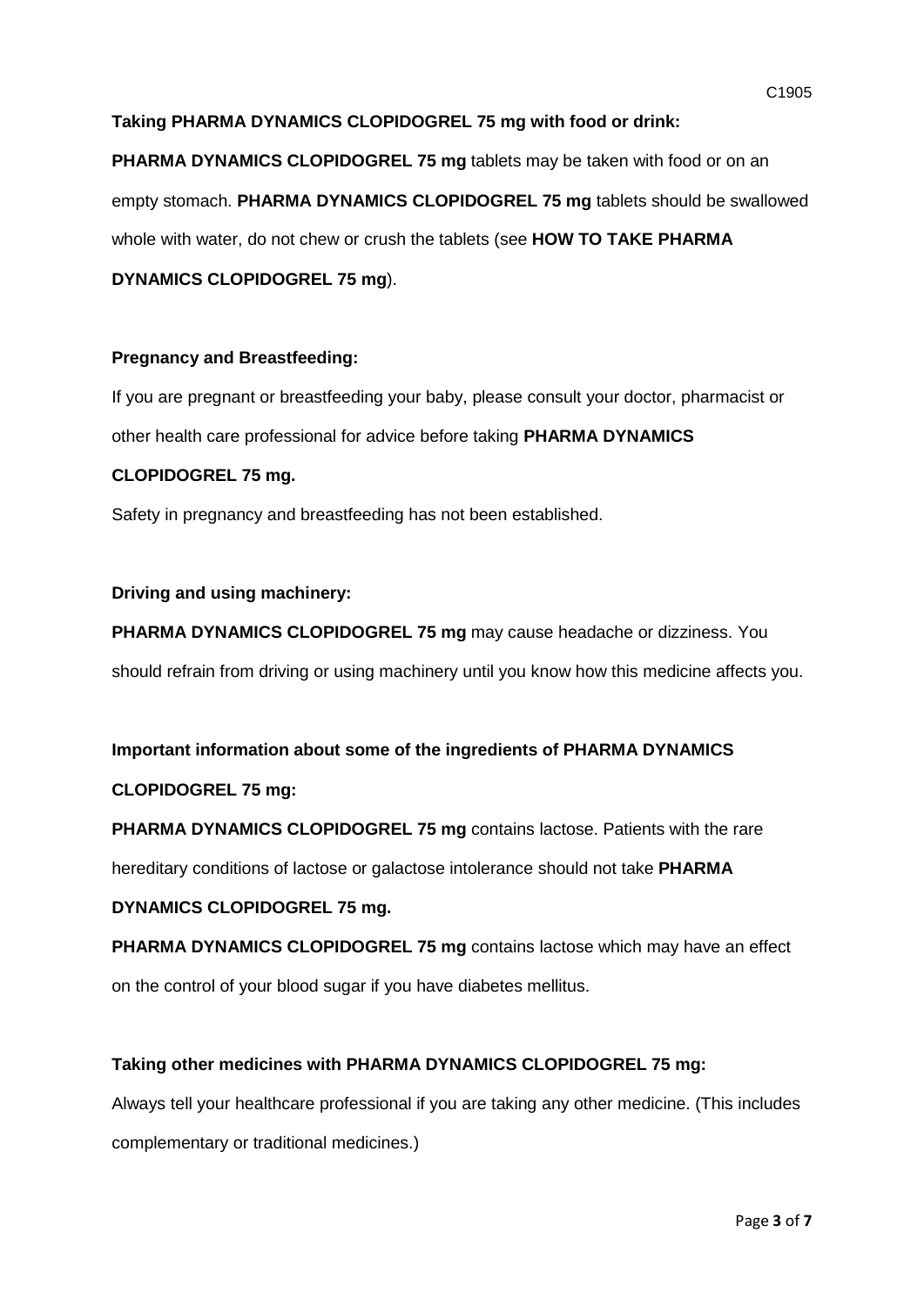using any of the following medicines:

- Non-Steroidal Anti-Inflammatory Agents (such as aspirin, ibuprofen, indomethacin, diclofenac etc.)
- Blood clotting medication such as heparin or warfarin
- Phenytoin (antiepileptic medicine)
- Tolbutamide (medicine for type-2 diabetes)
- Tamoxifen (medicine used for breast cancer)
- Fluvastatin (medicine used to treat high cholesterol)

## **4. HOW TO TAKE PHARMA DYNAMICS CLOPIDOGREL 75 mg**

Do not share medicines prescribed for you with any other person.

Always take **PHARMA DYNAMICS CLOPIDOGREL 75 mg** exactly as your doctor has

instructed you. You should check with your doctor or pharmacist if you are unsure.

The usual dose is one **PHARMA DYNAMICS CLOPIDOGREL 75 mg** tablet daily, with or without food.

**PHARMA DYNAMICS CLOPIDOGREL 75 mg** tablets should be swallowed whole with

water. Do not crush or chew the tablets.

Your doctor will tell you how long your treatment with **PHARMA DYNAMICS** 

## **CLOPIDOGREL 75 mg** will last.

If you have the impression that the effect of **PHARMA DYNAMICS CLOPIDOGREL 75 mg**  is too strong or too weak, tell your doctor or pharmacist.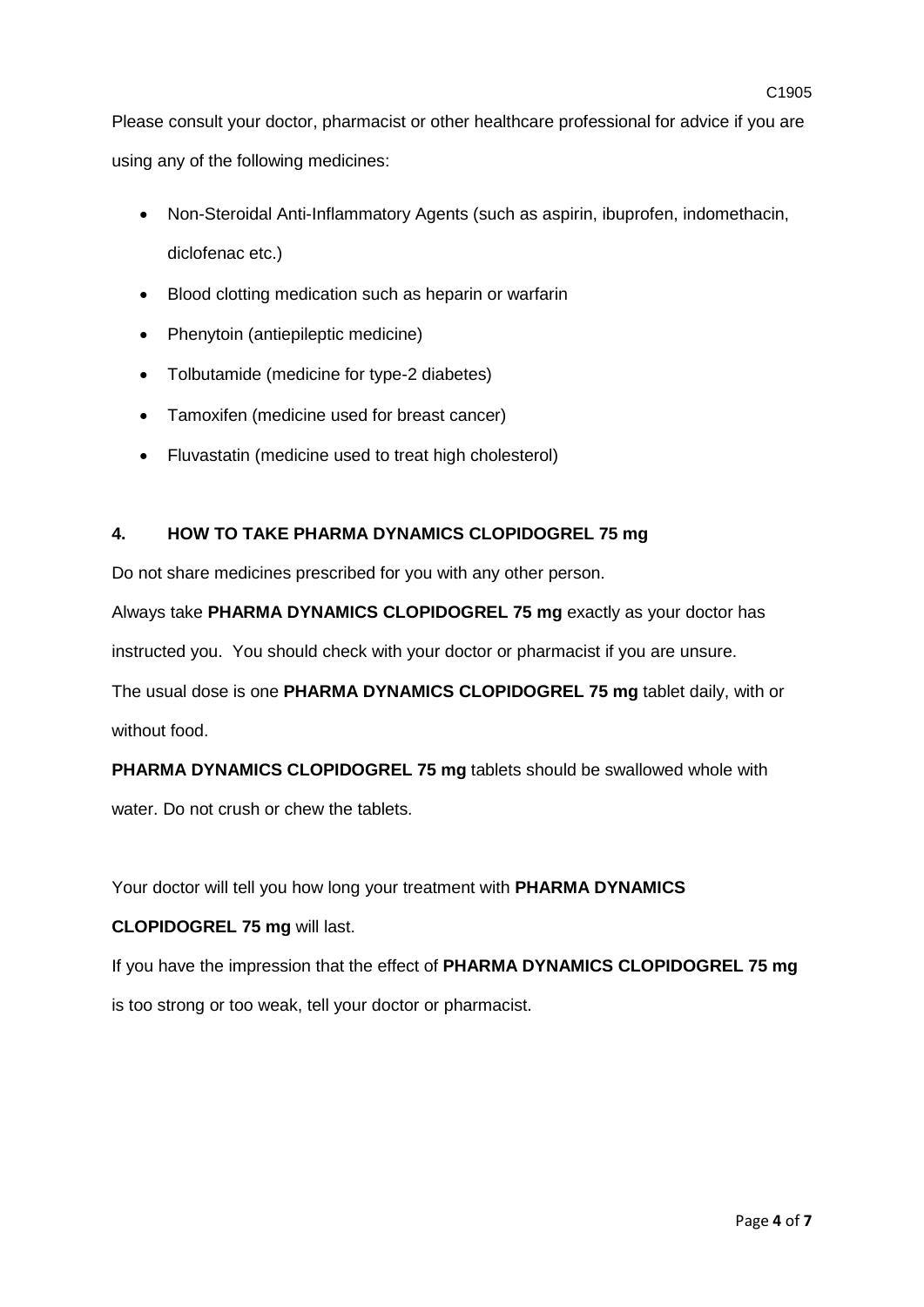In the event of overdosage, consult your doctor or pharmacist. If neither is available, seek help at the nearest hospital or poison control centre. Take this leaflet and any remaining tablets with you, so that the doctor knows what you have taken.

#### **If you forget to take a dose of PHARMA DYNAMICS CLOPIDOGREL 75 mg:**

If you missed a dose, take it as soon as you remember. If it is almost time for your next dose, skip the missed dose and continue to take the tablet at the usual time. Do not take a double or larger dose to make up for the forgotten individual doses.

#### **5. POSSIBLE SIDE EFFECTS**

#### **PHARMA DYNAMICS CLOPIDOGREL 75 mg** can have side effects.

Not all side effects reported for **PHARMA DYNAMICS CLOPIDOGREL 75 mg** are included in this leaflet. Should your general health worsen or if you experience any untoward effects while taking **PHARMA DYNAMICS CLOPIDOGREL 75 mg**, please consult your doctor, pharmacist or other healthcare professional for advice.

If any of the following happens, stop taking **PHARMA DYNAMICS CLOPIDOGREL 75 mg**  and tell your doctor immediately or go to the casualty department at your nearest hospital:

- swelling of the hands, feet, ankles, face, lips, mouth or throat, which may cause difficulty in swallowing or breathing
- rash or itching
- fainting
- yellowing of the skin and eyes, also called jaundice.

These are all very serious side effects. If you have them, you may have had a serious allergic reaction to **PHARMA DYNAMICS CLOPIDOGREL 75 mg.** You may need urgent medical attention or hospitalisation.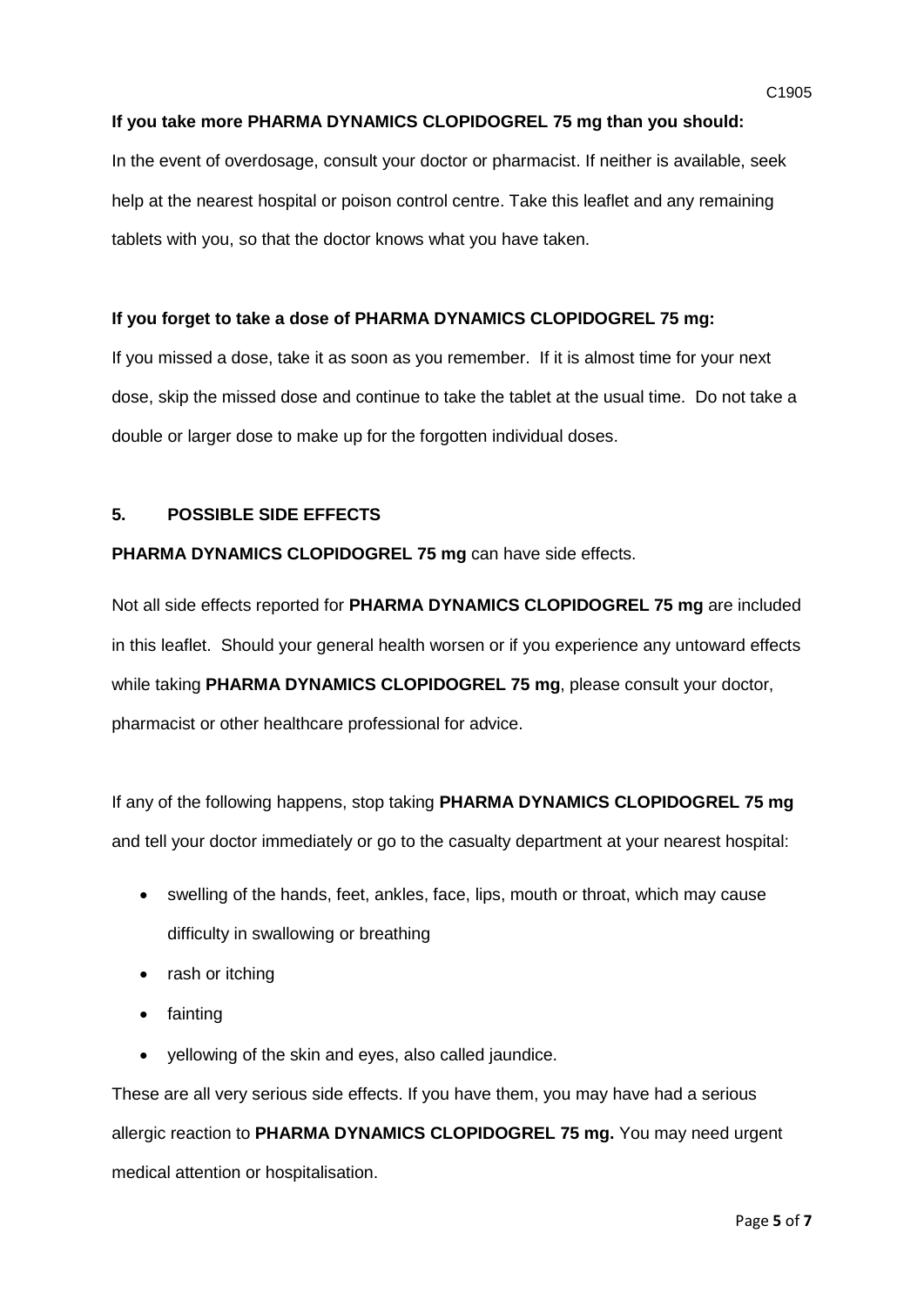Tell your doctor immediately or go to the casualty department at your nearest hospital if you notice any of the following:

- **PHARMA DYNAMICS CLOPIDOGREL 75 mg** may reduce the number of white cells in your blood or general blood count, which may decrease your ability to fight infections. If you experience any infection with symptoms such as fever or a serious deterioration in your general health, or a fever with symptoms such as sore throat/mouth, or bladder problems, you should see your doctor immediately.
- Unusual bleeding including nose bleeds, bruising or sudden weakness, vomiting of blood or material that looks like ground coffee, black tarry stools and blood in urine or stools, serum sickness with symptoms including joint pain and swollen lymph nodes.
- A feeling of sadness accompanied by tiredness, trouble sleeping, appetite changes, irritability and or thoughts of suicide.
- Chest pain, changes in the way your heart beats, for example, if you notice it is beating faster.
- Serious skin disorders including Stevens-Johnson syndrome with flu-like symptoms, followed by a painful red or purplish rash that spreads and blisters, skin sores and peeling of the skin.

These are all serious side effects. You may need urgent medical attention.

Tell your doctor if you notice any of the following:

• Headache, loss of taste, anxiety, trouble in sleeping, tiredness, confusion, hallucinations (hearing, feeling or seeing things that are not there), decreased sense